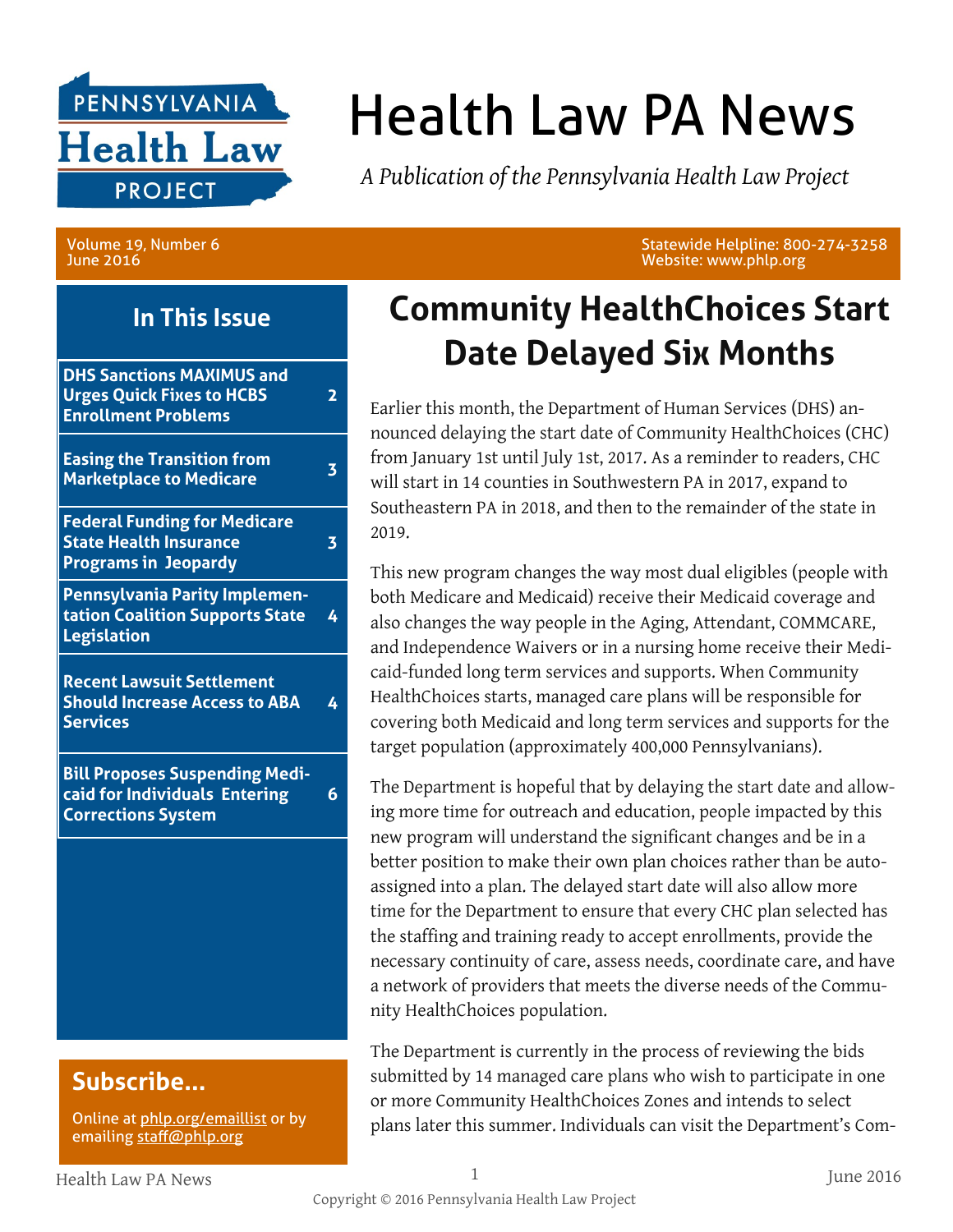munity HealthChoices [website](http://www.dhs.pa.gov/citizens/communityhealthchoices/) to learn more and to view information about the [monthly webinars](http://www.dhs.pa.gov/citizens/communityhealthchoices/thrdthrsdywbnrs/index.htm) and ongoing opportunities for public input, including providing comments by July 8th about the Community [HealthChoices Evaluation Plan](http://www.dhs.pa.gov/citizens/communityhealthchoices/evaluation/index.htm). We'll continue to keep readers updated about developments in future newsletters.

**Please note**: Community HealthChoices affects individuals age 21 and older. Dual eligibles and others receiving services through the Adult Autism, Consolidated, and Person/Family Directed Supports (PFDS) Waivers or who are in the Adult Community Autism Program (ACAP) will **not** participate in Community HealthChoices. The way they get their Medicaid coverage will not change and they will continue to get their long term services and supports through the Office of Developmental Programs. In addition, the OBRA Waiver will continue to operate for certain individuals as discussed in a [previous newsletter.](http://www.phlp.org/wp-content/uploads/2016/02/February-2016-HLN-Final.pdf) Finally, the LIFE program will continue to exist and anyone enrolled in the LIFE program will continue in that program and not be enrolled in Community HealthChoices.

# **DHS Sanctions MAXIMUS and Urges Quick Fixes to HCBS Enrollment Problems**

Earlier this month, Department of Human Services' Secretary Dallas sent a letter to MAXIMUS notifying the company that the state is withholding payments until problems with its handling of applications and enrollments into Home and Community Based Services (HCBS) Waiver programs are addressed and resolved. Since 2010, MAXIMUS has been the Independent Enrollment Broker responsible for enrollments into the Attendant Care, COMMCARE, Independence and OBRA Waiver programs as well as the Act 150 program. Starting April 1st, MAXIMUS began to also handle enrollments for the Aging Waiver.

In the last month, the Department became aware of numerous barriers and delays faced by individuals trying to contact MAXIMUS. The letter highlighted problems with MAXIMUS' centralized call centerspecifically, the failure to answer calls in a timely manner as required by its contract as well as unacceptable call abandonment rates. In addition, MAXIMUS had a large backlog of applications, raising concerns about its ability to meet the state's 60 day timeframe for application processing.

The letter gave MAXIMUS two weeks to resolve these problems. At a recent meeting of the Consumer Subcommittee of the Medical Assistance Advisory Committee, Department officials reported that MAXIMUS responded quickly to the letter by bringing on more staff and making other changes that are improving performance. The Department continues to monitor MAXIMUS to determine whether any further action, including additional financial sanctions, will be needed to ensure that vulnerable Pennsylvanians no longer experience unnecessary delays and other problems that prevent them from receiving the services they need to maintain their health and independence.

Individuals who have problems applying for a Waiver program can call PHLP's Helpline at 1-800-274-3258.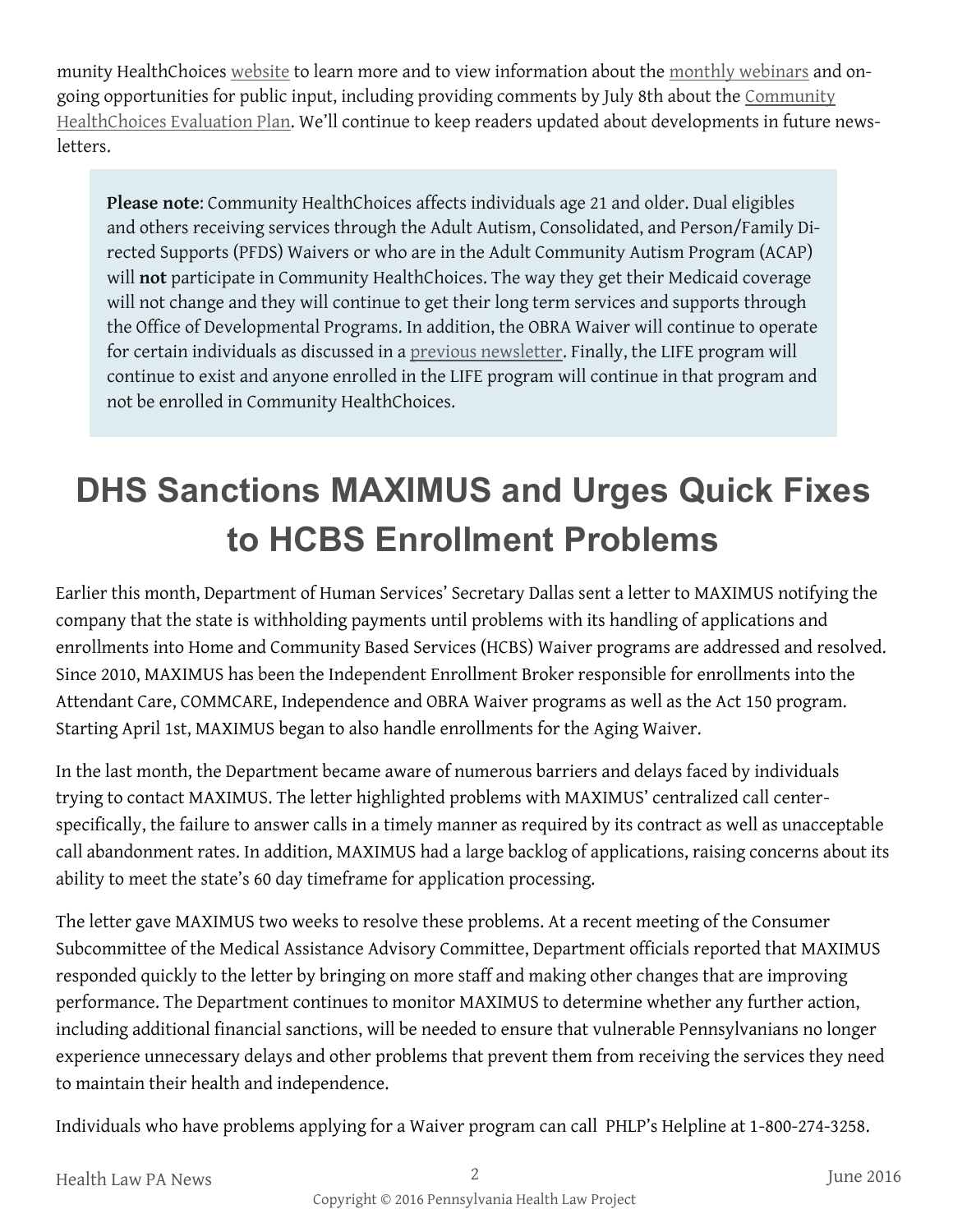# **Easing the Transition from Marketplace to Medicare**

The Centers for Medicare & Medicaid Services (CMS) recently launched a new effort to smooth the transition to Medicare for the growing number of soon-to-be-65-year-olds currently covered through the Health Insurance Marketplace ([HealthCare.gov\)](https://www.healthcare.gov/). Beginning this summer, Marketplace staff will be reaching out to enrollees approaching their 65th birthday to inform them about ending their Marketplace plan and enrolling in Medicare. This additional outreach is critical for consumers, because a botched transition to Medicare can have serious consequences.

The Marketplace is not set up to serve Medicare-eligible seniors, and those who fail to enroll in Medicare when they first become eligible may face gaps in coverage, higher premiums, and serious tax penalties. CMS hopes its new initiative will prevent these problems by providing seniors with additional information and support during this critical transition period. Consumer advocates applaud CMS' proactive efforts to ensure that people in the Marketplace have information necessary to make a smooth transition to Medicare.

For more information about moving from Marketplace-based coverage to Medicare, see a Frequently Asked [Questions document](https://www.cms.gov/Medicare/Eligibility-and-Enrollment/Medicare-and-the-Marketplace/Overview1.html) published by CMS. More information about the new initiative described above as well as other efforts CMS is taking to strengthen the Marketplace can be found [here.](https://www.cms.gov/Newsroom/MediaReleaseDatabase/Fact-sheets/2016-Fact-sheets-items/2016-06-08.html) 

## **Federal Funding for Medicare State Health Insurance Programs in Jeopardy**

In recent weeks, the Appropriations Committee of the U.S. Senate approved a Fiscal Year 2017 bill that eliminates all federal funding (\$52.1 million) for Medicare State Health Insurance Programs (SHIPs). In Pennsylvania, our SHIP is called APPRISE. [APPRISE](http://www.aging.pa.gov/aging-services/insurance/Pages/default.aspx#.V2lfX_krJMw) currently has 52 local programs across Pennsylvania and is administered by the PA Department of Aging. Currently, APPRISE staff and volunteers help approximately 200,000 Medicare beneficiaries navigate the complexities of Medicare coverage by providing free, unbiased, and personalized help with Medicare plan choices and problems such as fraud and abuse, improper billing, and coverage denials. In addition, APPRISE helps low-income older adults and persons with disabilities apply for programs that help with Medicare costs such as the [Medicare Savings Programs](http://www.phlp.org/wp-content/uploads/2016/02/2016-MSP-Guide-website-final.pdf) and [Extra Help with Medicare](http://www.phlp.org/wp-content/uploads/2016/02/2016-LIS-Fact-Sheet-website-final.pdf)  [Prescription Drug costs.](http://www.phlp.org/wp-content/uploads/2016/02/2016-LIS-Fact-Sheet-website-final.pdf)

The proposed elimination of federal funding for this important program is very concerning, especially as more people become eligible for Medicare each year and often need one-on-one help to understand and navigate the complicated program. In addition, APPRISE is expected to play an important role when Community HealthChoices begins next year in helping dual eligibles understand how this new program will interact with their Medicare coverage.

The U.S. House of Representatives is currently debating the appropriations bill and is expected to vote soon. Individuals who wish to take action regarding the proposed elimination of federal funding for the SHIP/ APPRISE program are encouraged to contact their federal Representatives. National advocacy groups including [Justice on Aging](http://salsa4.salsalabs.com/o/50849/p/dia/action3/common/public/?action_KEY=19052) and [National Council on Aging](https://www.ncoa.org/news/ncoa-news/public-policy-news/ships-eliminated-scsep-cut-in-fy17-funding-bill/) have more information about this important issue and action tools to help people make their voices heard.

Health Law PA News 3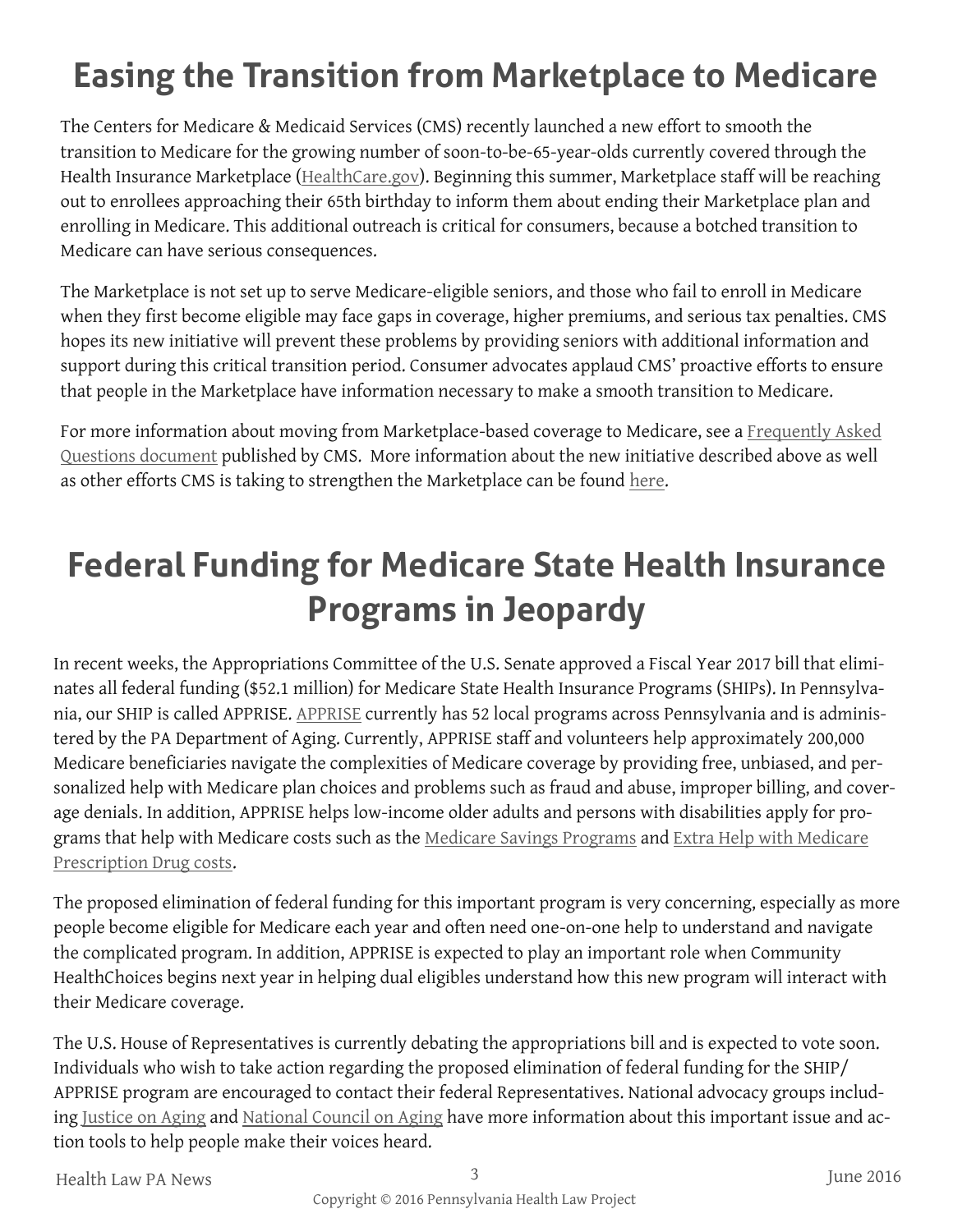# **Pennsylvania Parity Implementation Coalition Supports State Legislation**

The [Paul Wellstone and Pete Domenici Mental Health Parity and Addiction Equity Act of 2008](https://www.cms.gov/CCIIO/Programs-and-Initiatives/Other-Insurance-Protections/mhpaea_factsheet.html) (MHPAEA) is a federal law that generally prohibits health insurers who provide group health plan coverage that includes mental health or substance use disorder benefits from covering these benefits in a more restrictive way than medical/surgical benefits. The [Patient Protection and Affordable Care Act of 2010](https://www.healthcare.gov/glossary/affordable-care-act/) strengthened the Parity law by extending it to individual insurance policies as well. Collectively, the laws require affected health plans to prove that treatment limits applied to mental health and substance use disorder benefits apply equally to medical/surgical benefits. The enforcement of both laws as they pertain to parity falls largely to the states. As advocates and providers identified what appeared to be violations of the federal parity laws, the Pennsylvania Parity Implementation Coalition was formed to address these concerns.

Earlier this year, members of the Coalition were contacted by Representative Thomas Murt who was interested in initiating state parity legislation. The Coalition worked with Representative Murt on a bill that, among other things, would require insurance companies to submit an annual report to the PA Insurance Department detailing their compliance with the federal parity law. For example, insurance companies would need to report the frequency they required prior authorization for all prescribed mental health or drug and alcohol procedures, services or medications as well as for all medical/surgical services. The report would also be required to show the process by which the insurance plan determined the medical necessity criteria for mental health benefits and substance abuse benefits as well as medical/surgical benefits. Such information would assist plans in ensuring they were meeting the federal parity requirements and would help the Insurance Department to more easily identify issues with plan compliance.

Representative Murt's proposed legislation has been introduced and is now known as [House Bill 2173.](http://www.legis.state.pa.us/CFDOCS/billInfo/billInfo.cfm?syear=2015&sInd=0&body=H&type=B&bn=2173) Individuals and organizations who want to voice an opinion on the proposed legislation should contact their [state legislators.](http://www.legis.state.pa.us/cfdocs/legis/home/findyourlegislator/)

The PA Parity Implementation Coalition is an open group that welcomes new members. Please contact Janice Meinert at [jmeinert@phlp.org](mailto:jmeinert@phlp.org) or 412-434-5637 to find out how to become involved with the Coalition.

### **Recent Lawsuit Settlement Should Increase Access to ABA Services**

A Federal Court recently approved the settlement in a class action lawsuit, [Sonny O. v. Dallas,](http://disabilityrightspa.org/page/sonny/) brought by Disability Rights PA on behalf of three families challenging Pennsylvania's Medicaid coverage of therapies using Applied Behavioral Analysis ("ABA") for children and youth on the autism spectrum. The settlement sets out changes and prospective actions that the Department of Human Services (DHS) has agreed to undertake with the goal of making high quality ABA-based therapies, provided by practitioners with training and experience in ABA, available to children and youth who have Medicaid and an autism diagnosis.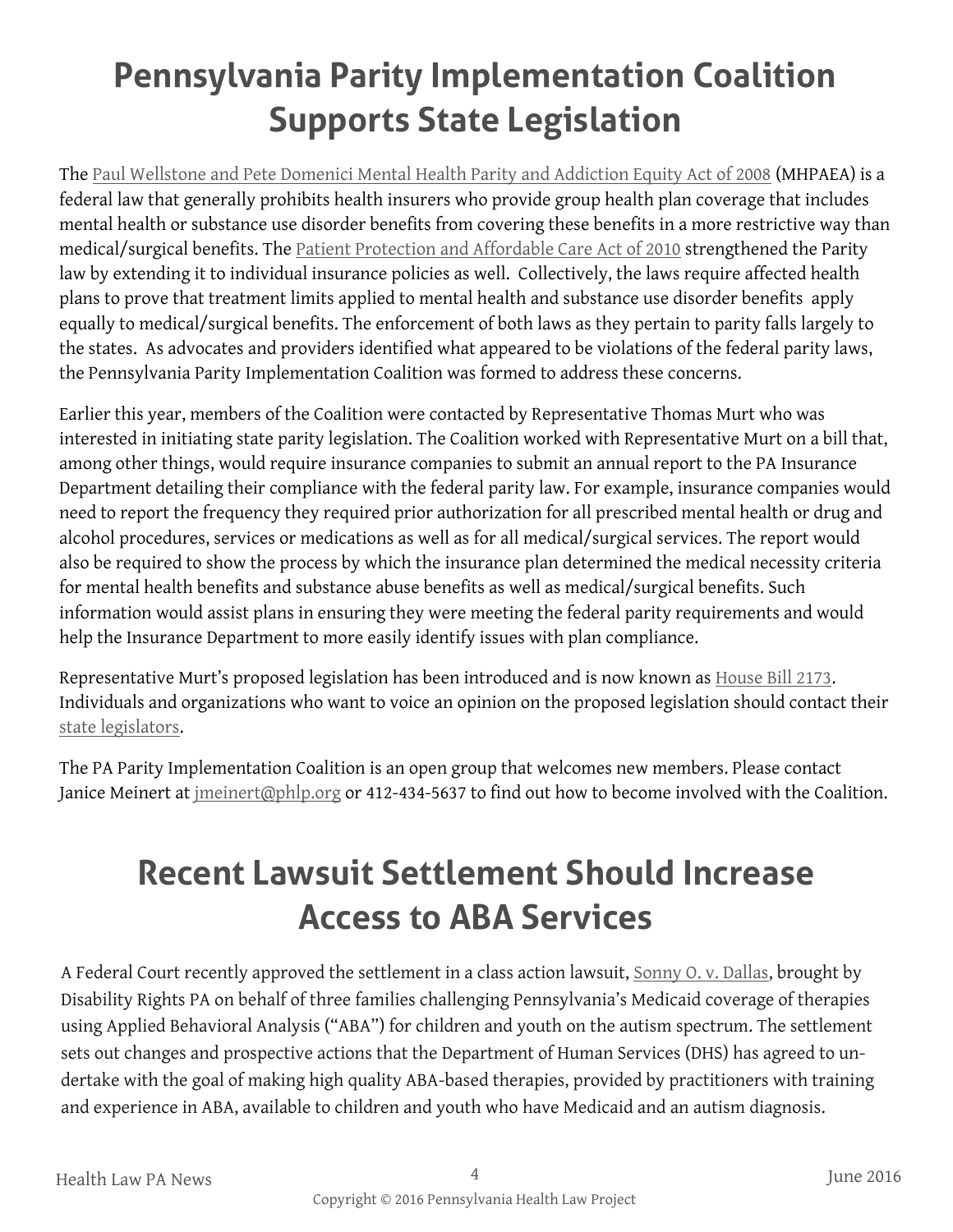Some of the key provisions of the agreement are:

#### **Medical necessity criteria:**

- DHS' Office of Mental Health & Substance Abuse Services (OMHSAS) acknowledged in a previously released [memo](http://www.parecovery.org/documents/MA_Coverage_ABA_031815.pdf) that ABA can be covered under BHRS ("wraparound") and that a child does not need to exhibit externalizing or negative behaviors to qualify for coverage.
- OMHSAS will issue new medical necessity guidelines specifically for ABA services- probably by the beginning of July. The state has already received input on the guidelines from a select group of clinicians.

#### **Provider Qualifications:**

- Providers who wish to bill for ABA will have to complete a form ("attestation") stating that they have Behavior Specialist Consultants (BSCs) with training in and knowledge of specified components of ABA. However, there is no requirement that those BSCs be Board Certified Behavior Analysts.
- DHS will develop regulations that will define the training, experience and supervision required for staff who can bill as ABA providers. DHS has already held several conference calls for stakeholder input.
- DHS will increase the amount of ABA specific training that is part of the Bureau of Autism Services training for purposes of Behavior Specialist licensure and will require post-training testing for certification.

#### **Access:**

- Behavioral Health Managed Care Organizations (BH-MCOs) must track every request from a family for ABA. Additionally, they will have to make available to families an online directory of providers who state (on the ABA attestation form) they have BSCs with the requisite ABA training and experience.
- BH-MCOs will have to provide information to families, upon request, about the licensure, education and training of any BHRS practitioner who delivers ABA.
- If the Behavioral Health MCO does not have an agency in its network that has claimed expertise in ABA (the "attestation form") and can "timely serve" (not defined) the child, the Behavioral Health MCO "will contract with an out-of-network provider to serve that [child] until the BH-MCO is able to make the services available in-network".
- ABA provider agencies that do not have a mental health license will be allowed to enroll in MA. That procedure was set out in a [Bulletin](http://www.dhs.pa.gov/publications/bulletinsearch/bulletinselected/index.htm?bn=OMHSAS-16-07&o=N&po=OMHSAS&id=06/06/2016) issued on June 6, 2016. This does not guarantee the provider a contract with a BH-MCO. However, if a BH-MCO must go out-of-network to provide the child with ABA, it will need to use MA enrolled providers. Furthermore, children on HIPP can be served by any ABA provider that has enrolled in MA.
- Families who are having problems accessing ABA and have been unable to resolve the problems with their Behavioral Health MCO and county can contact Jill Weaver at 717-409-3791 or ABA@pa.gov.

OMHSAS will soon be issuing a Bulletin that should include many of the provisions above. Many of the important details will need to be worked out through the process of drafting regulations which is currently underway. PHLP will alert readers to future opportunities for input into the draft regulations.